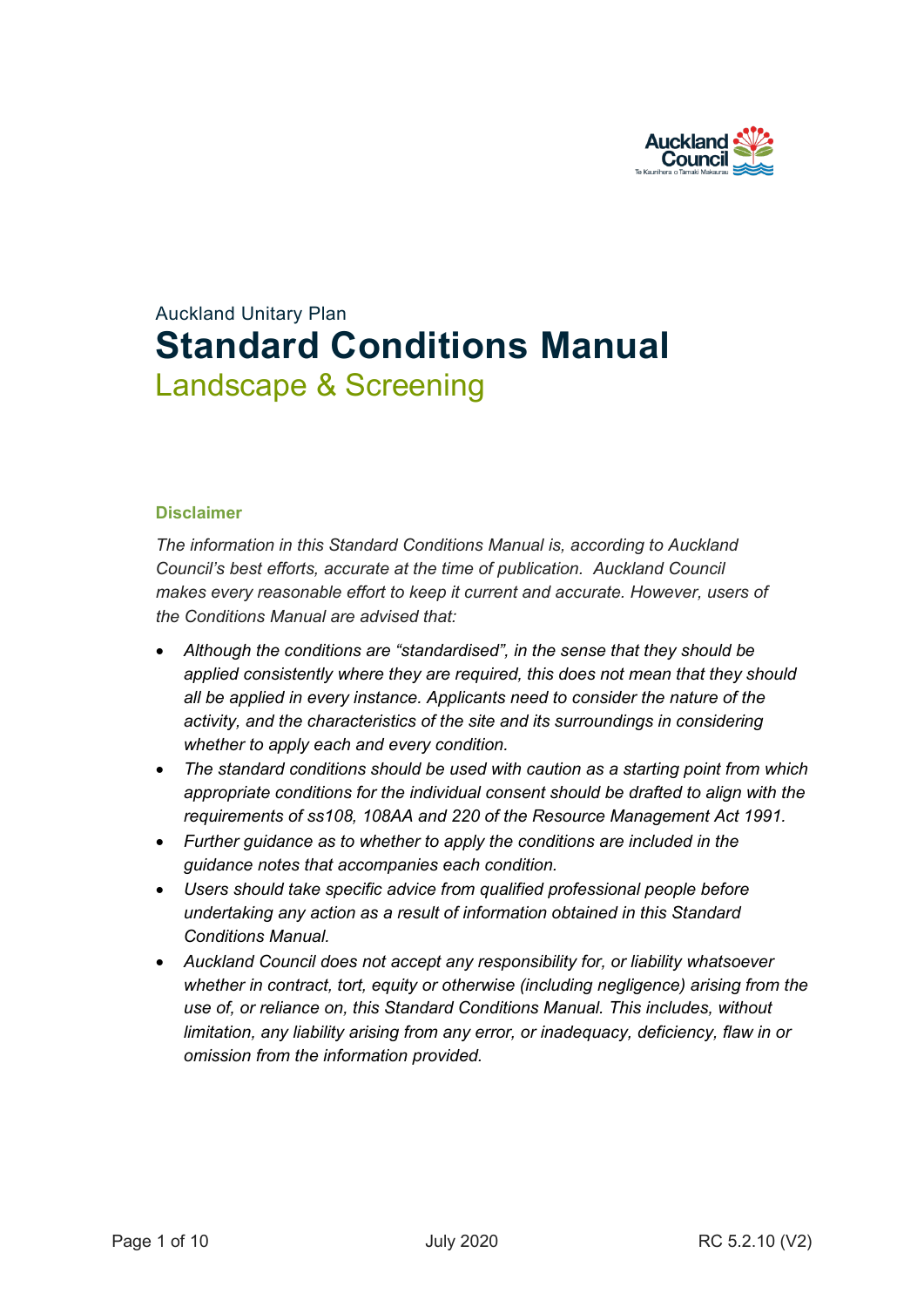## **Overview**

## **Introduction**

These conditions relate to the requirement for hard and soft landscape mitigation to be designed and implemented. This may include planting (and its maintenance), paving, fencing and/or retaining works that may be visually intrusive.

Landscape mitigation can be used:

- to mitigate the loss of ecological values or visual amenity;
- to integrate a development into its wider context;
- to screen an activity or development; and/or
- to enhance the appearance of a development.

If it is used for any or all of these reasons then it may be appropriate to condition the manner in which the landscape mitigation is undertaken to achieve the outcomes envisaged by the decision. In most situations it is appropriate for the anticipated outcomes to be defined at the consent stage through a written description, a landscape concept plan or a detailed landscape plan with supporting specifications.

## **A Written Description**

For some very simple developments it may be appropriate to describe the landscape requirements in a written form. When this method is used:

- the outcomes envisaged by the landscape should be clearly described (e.g. the business will be fully screened from the street); and
- the appropriate methodology should be defined (e.g. 30 Titoki (Alectryon excelsus) over 1.8m should be planted at 1.5m intervals between the building and the northern fence line to prevent overlooking from neighbouring properties)

### **Landscape Concept Plan**

A landscape concept plan graphically describes the landscape proposal at a schematic level and may define:

- the extent of planting, paving etc.;
- the species, location and size (at time of planting) of key trees;
- the planting mix, size and extent of planting (a typically methodology for revegetation projects);
- the extent and materiality of paving;
- the location, height and type of fencing, and
- weed and pest management.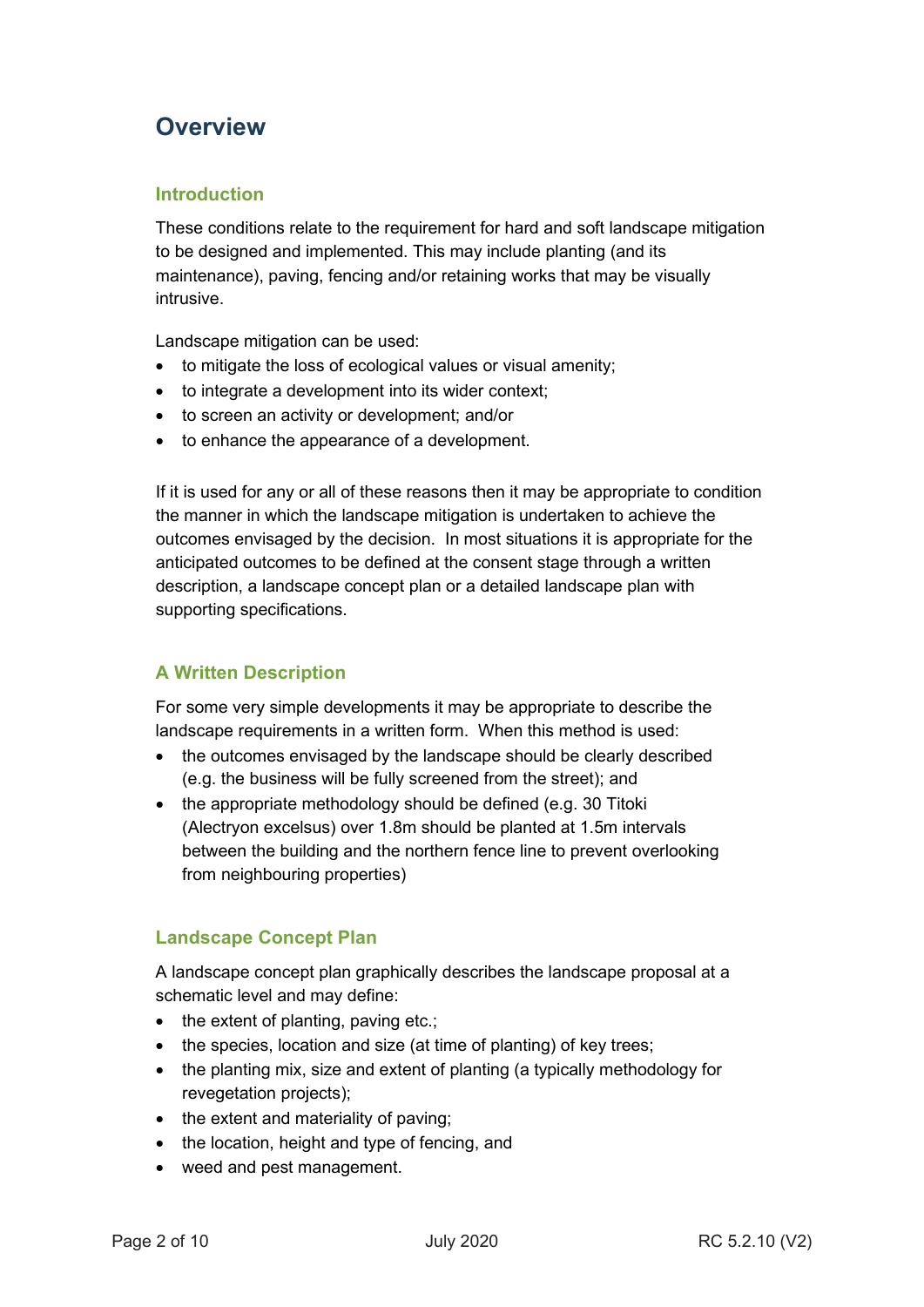## **Detailed Landscape Plan and Specifications**

A detailed landscape plan may be required for more complex or sensitive projects. The level of detail would typically provide enough information to enable implementation and define:

- the proposed site levels;
- the species, location and size (at time of planting) of all plants;
- the extent, materiality and finished levels of paving;
- the location, materiality, height and design of fencing and retaining walls;
- the details of drainage, soil preparation, tree pits, staking, irrigation; and
- the construction details of all hard landscape elements (paving, fencing, gates, lighting etc).
- the methodology and/or standard for the maintenance of the planting (typically this would include weed and pest management) to ensure the plants not only survive but thrive for the required duration of the consented activity.

These plans would be supported by specifications that describe in a written form the more specific technical landscape matter. These typically define:

- the quality of materials such as fencing depths, paving finishes etc.;
- the methodology and/or standard for the maintenance of the planting.

The decision report should discuss what adverse effects are being mitigated by the hard and/or soft landscaping. At a minimum it should have addressed the location, species and spacing of key plantings and the location and design of any hard landscaping. Where height is a factor (i.e. for screening) this should also be specified in the decision.

In complex cases a landscape plan will be part of the approved drawings and you can simply use Condition 1 [Implementation of a Landscape Plan] below to ensure implementation of that approved plan.

In less complex cases a written description or Landscape Concept Plan (provided as part of the application and referenced in the decision) will be enough to ensure that you can word Condition 3 to provide the mitigation the decision maker requires.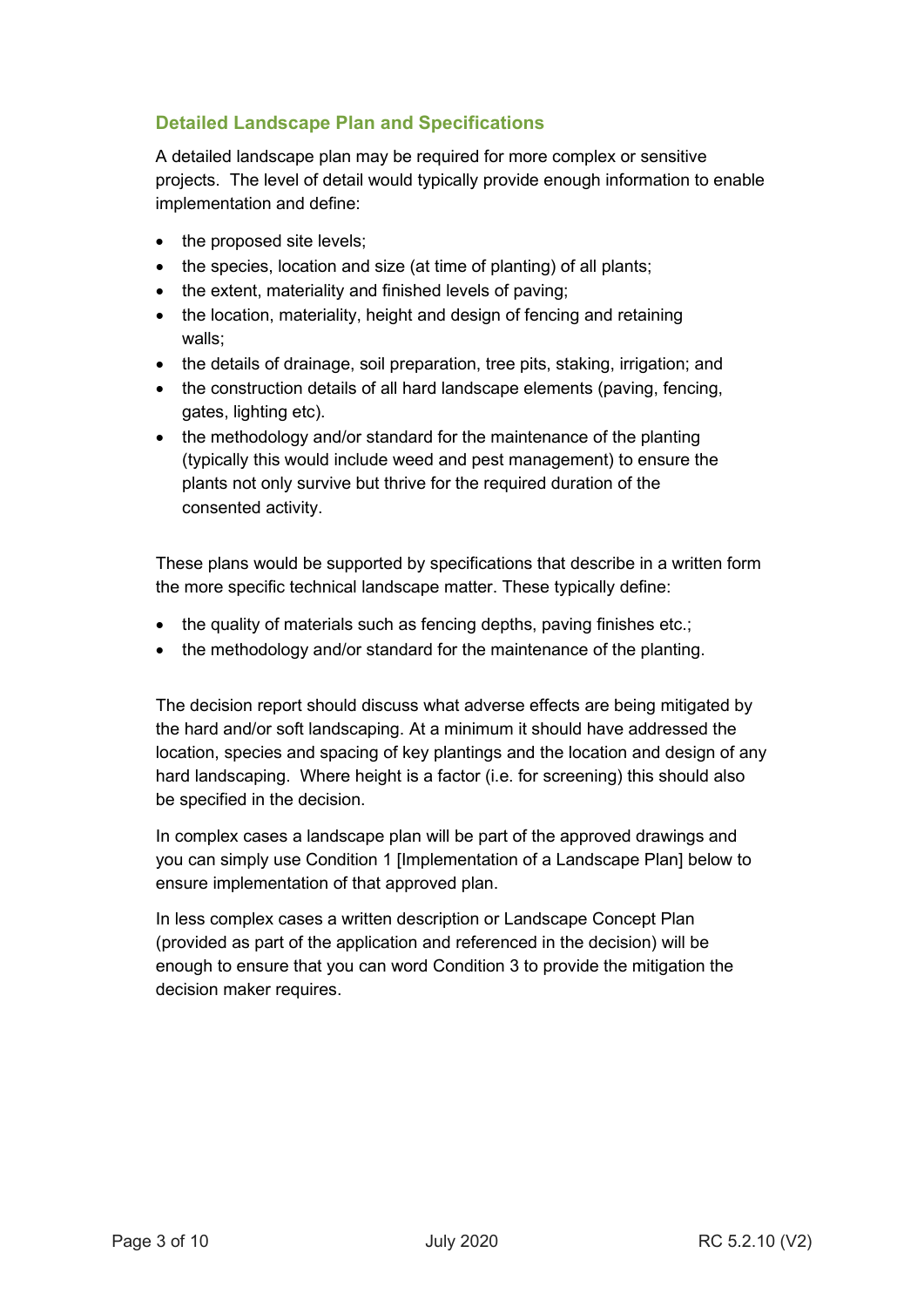## **Which conditions should I use?**

#### Complex applications

Where the application has included a detailed landscape plan you can use Condition 1 *[Implementation of a Landscape Plan]* to ensure the outcomes envisaged by the decision maker.

#### Simple applications

Where the application only contains either a written description of the proposed landscaping, or a simple concept plan, then **both** Condition 2 *[Preparation of landscape plan]* and Condition 3 *[Landscape Planting]* should be used to ensure the outcomes of the decision are achieved.

### **Where to go for expert advice**

For all matters regarding expertise on amenity landscape issues please discuss with your local Urban Design expert who can direct you to the council's in-house landscape architects. For all mitigation to do with ecological offsetting, please ensure you have a Biodiversity expert providing you with comments and conditions.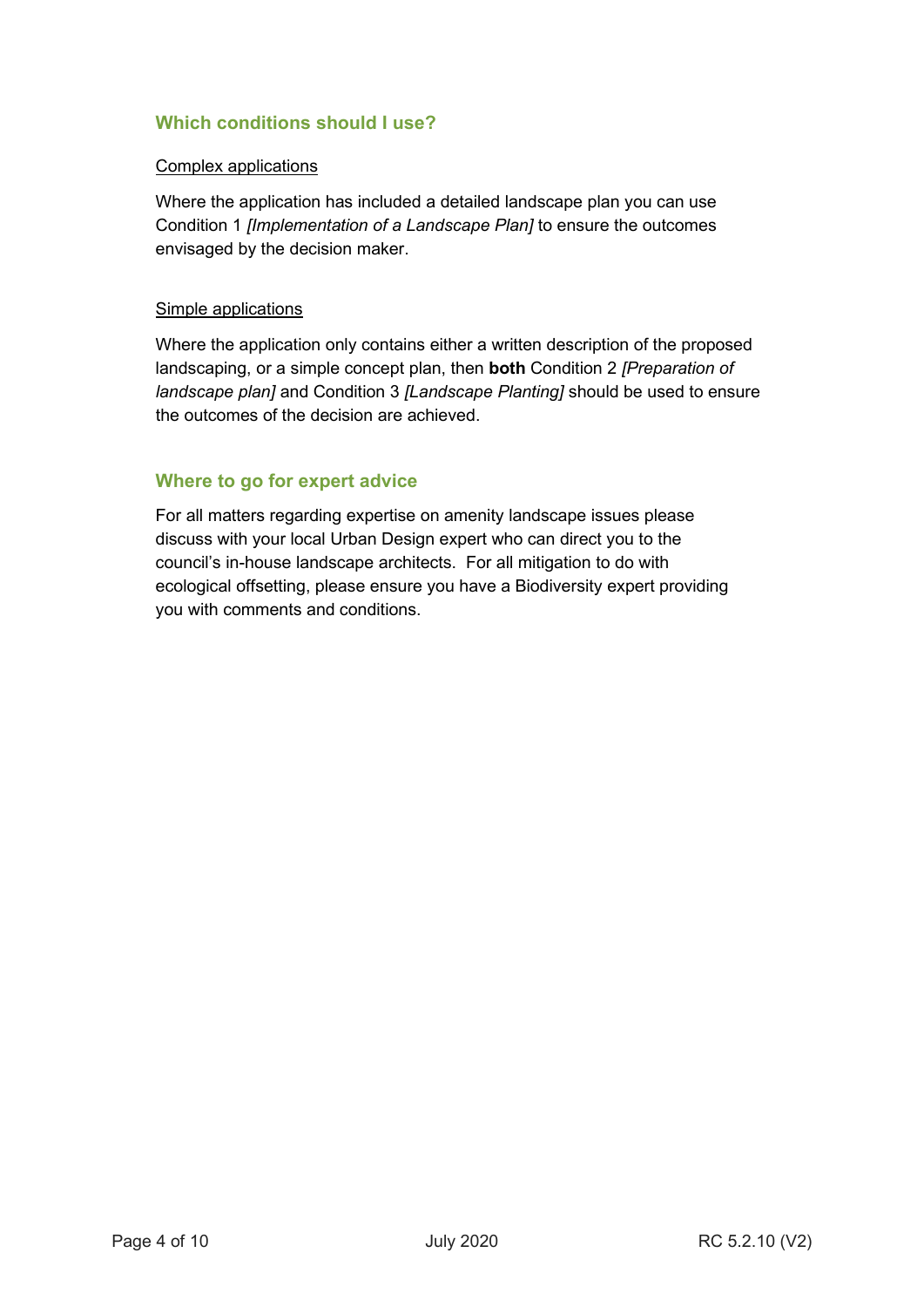## **Landscape Conditions**

#### **Condition 1: Implementation of a Landscape Plan**

The landscaping as detailed on the landscape plan prepared by [insert plan reference, etc.] must be implemented within the first planting season (May to September) following the completion of the works on the site/ by 'date' / before the end of the next planting season / prior to construction commencing/prior to occupation of dwelling / prior to the commencement of the activity.

The landscaping must be maintained thereafter in accordance with the maintenance programme submitted with the approved landscape plan/ for a minimum of two further planting seasons with any plant losses within this time being replaced and maintained for a further planting season from date of replacement/ for the duration of [describe the consented activity or development e.g. the life of the consented building, or the operation of the consented childcare] to the satisfaction of Council.

#### *Guidance Note:*

*This condition should be used in decisions when all the hard and/or soft landscape works have been agreed as part of the consent. This condition requires specific compliance with the approved landscape plans and allows Council monitoring officers to specifically address the landscaping and its maintenance.* 

*The timing of landscape implementation can vary depending on the nature of the activity, and whether the activity and planting will be carried out in stages. Site constraints may also play a part. Planting should be carried out prior to construction if the mitigation is required to screen the construction activities or to prevent a transition effect as the approved building is being built. This lessens the effects of construction and mitigates the built form immediately. On large sites where screening planting along a boundary will be far away from the construction activities, consideration should be given to conditioning the planting to be done prior to construction. If the whole site needs to be cleared or the site is on a slope or is small, then the construction activity may ruin any prior hard and soft landscape works, in those cases condition that the planting can go in after or towards the end of the construction phase. Where the landscape works are to do with the activity on site e.g. screening a childcare activity, a condition can be applied that the landscape works are in place prior to occupation of the building.* 

*The landscape works should be conditioned to be continuously maintained for the duration of the consented activity or development which it mitigates. Consult your landscape architect for further advice on duration if required.*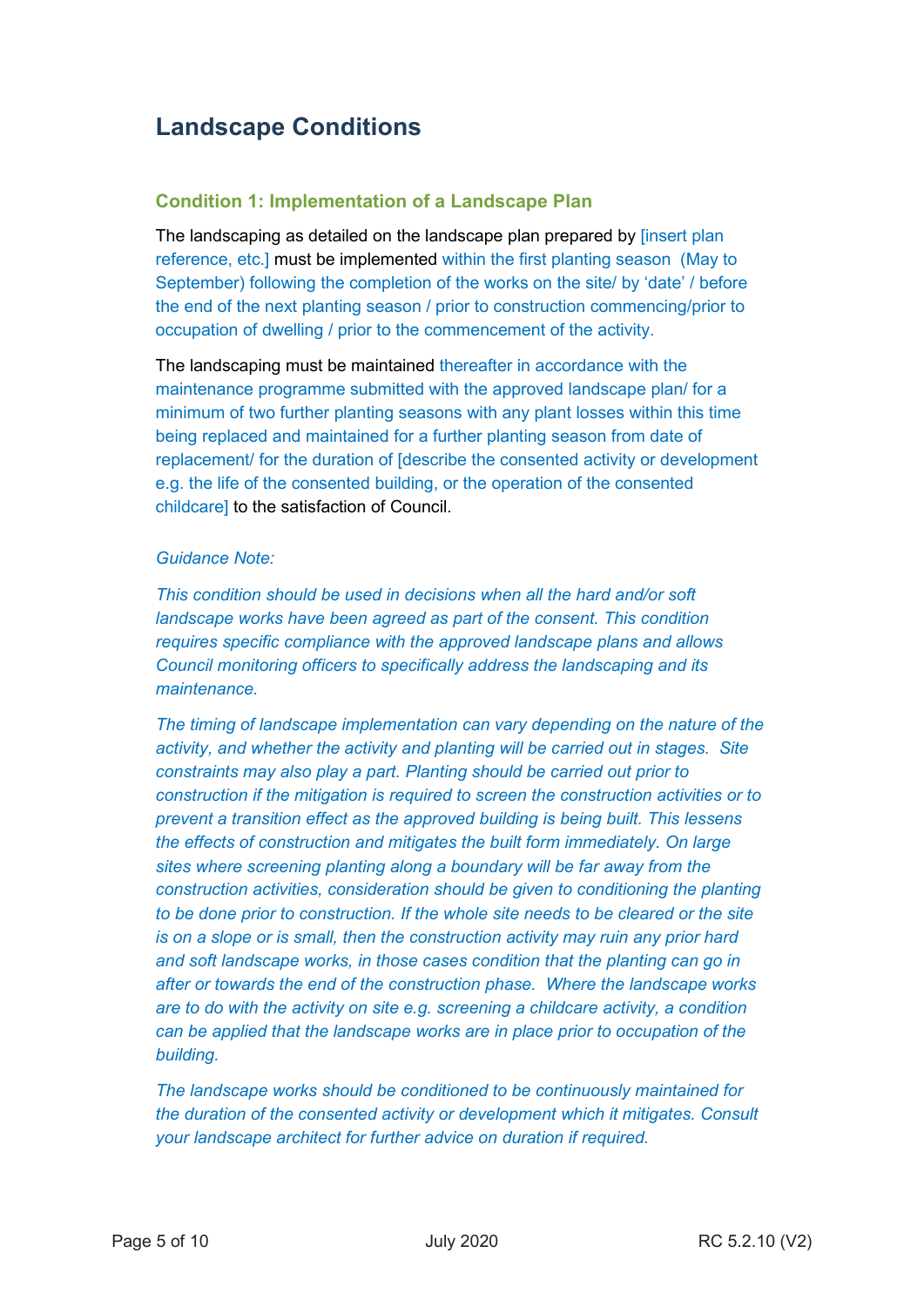## **Condition 2: Preparation of landscape plan**

A landscape planting and management plan (with supporting specifications) should be prepared and submitted to Council for certification prior to construction commencing.

The landscape planting and management plan must contain:(amend as required)

- Reference to the written description/concept plan
- A plan of the planted area detailing the proposed plant species, plant sourcing, plant sizes at time of planting, plant locations, density of planting, and timing of planting.
- A programme of establishment and post establishment protection and maintenance (fertilising, weed removal/spraying, replacement of dead/poorly performing plants, watering to maintain soil moisture, length of maintenance programme.
- the extent, materiality and finished levels of paving:
- the location, materiality, height and design of fencing and retaining walls;
- the details of drainage, soil preparation, tree pits, staking, irrigation; and
- the construction details of all hard landscape elements (paving, fencing, gates, lighting etc).
- An irrigation system
- Stockproof fencing to protect the planting.
- Vandalism response and graffiti eradication policy and methodology

These plans must be supported by specifications that describe in a written form the more specific technical landscape matters such as quality of materials.

#### *Guidance Note:*

*This condition should always be used with condition 3 below which sets out the agreed parameters for the landscape mitigation. This condition provides the detail on additional matters so that Council monitoring officers can ensure that the landscape conditioned can be maintained and will be positioned appropriately as envisaged by the decision maker. You can amend the wording to ensure the appropriate information is provided, for example if the applicant proposed that all paving and fencing would be in neutral colours and this is was something that the design, amenity criteria allowed you to consider, then that information requirement can be added to the plan.* 

*The landscape planting and management plan will be certified by the monitoring team to ensure that it contains all the information requested in the condition. See discussion on Management Plan conditions. This Plan will need to be certified prior to construction starting so that the builders know where the landscaping is going before construction starts.*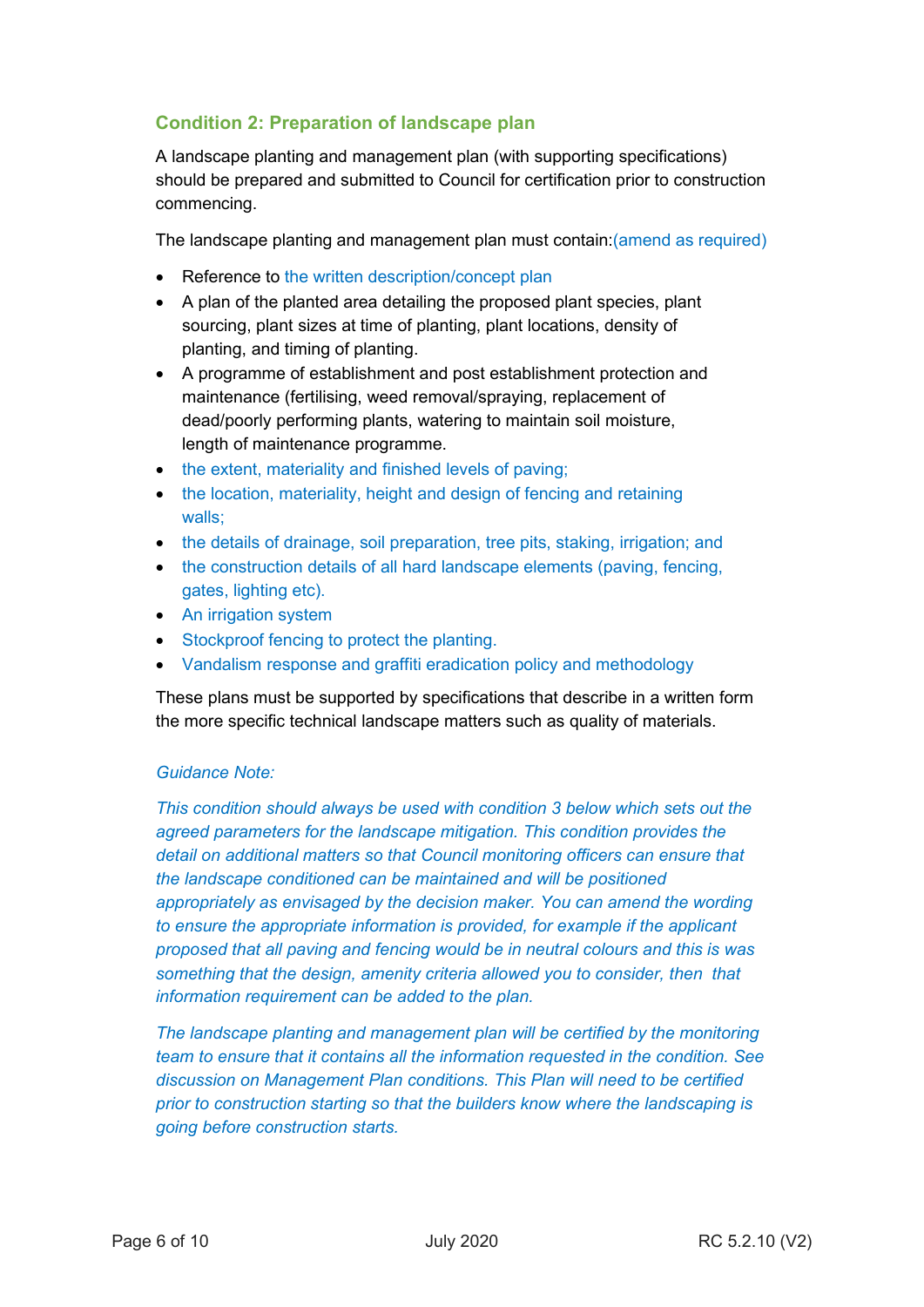## **Condition 3: Landscape planting**

Within the first planting season (May to September) following the / before the end of the next planting season/ by 'date' following certification of the Landscape Planting and Management Plan, the planting/hard landscaping (comprising not less than [describe the Xm2 of planting/ XX number of plants/location of the planting) must be fully implemented in accordance with the certified Landscape Planting and Management Plan and must be maintained for the duration of [describe the consented activity or development e.g. the life of the consented building, or the operation of the consented childcare] to the satisfaction of Council.

#### *Guidance Note:*

*This condition is vital for consents where a detailed landscape plan was not provided as part of the application. This condition ensures that the minimum landscape mitigation, agreed as part of the decision, will be provided. It should be accompanied by Condition 2 above which gives the details associated with the landscaping.* 

*When describing the location of planting this may be in reference to an approved plan i.e. Area A on Plan reference XXX, or may be location specific i.e. a five metre wide buffer along the entire length of the southern boundary, or a single line of Titoki (Alectryon excelsus) spaced at 5m intervals for 50m along the western side of the building set 2m back from the building foundations. There may be a need to include a specific species of plant if the mitigation requires planting to achieve a certain height in order to be effective. Alternatively you may specify e.g. 'low shrubs' or 'dense hedging' if the planting is simply for a softening effect. Hard landscaping such as 10m2 of Gobi Block paving around the entire perimeter of the building, can also be specified.* 

*The landscaping should be conditioned to be continuously maintained for the duration of the consented activity or development which it mitigates. Consult your landscape architect for further advice on duration if required.*

### **Condition 4: Fencing**

The area of planting required by condition  $xx$  must be stock proofed with suitable fencing at the time of planting to the satisfaction of Council. Details of the fencing proposed must be included on the landscaping and management plan required by Condition xx above.

#### *Guidance Note:*

*This condition should only be included where stock proof fencing is appropriate to protect the landscaping required.*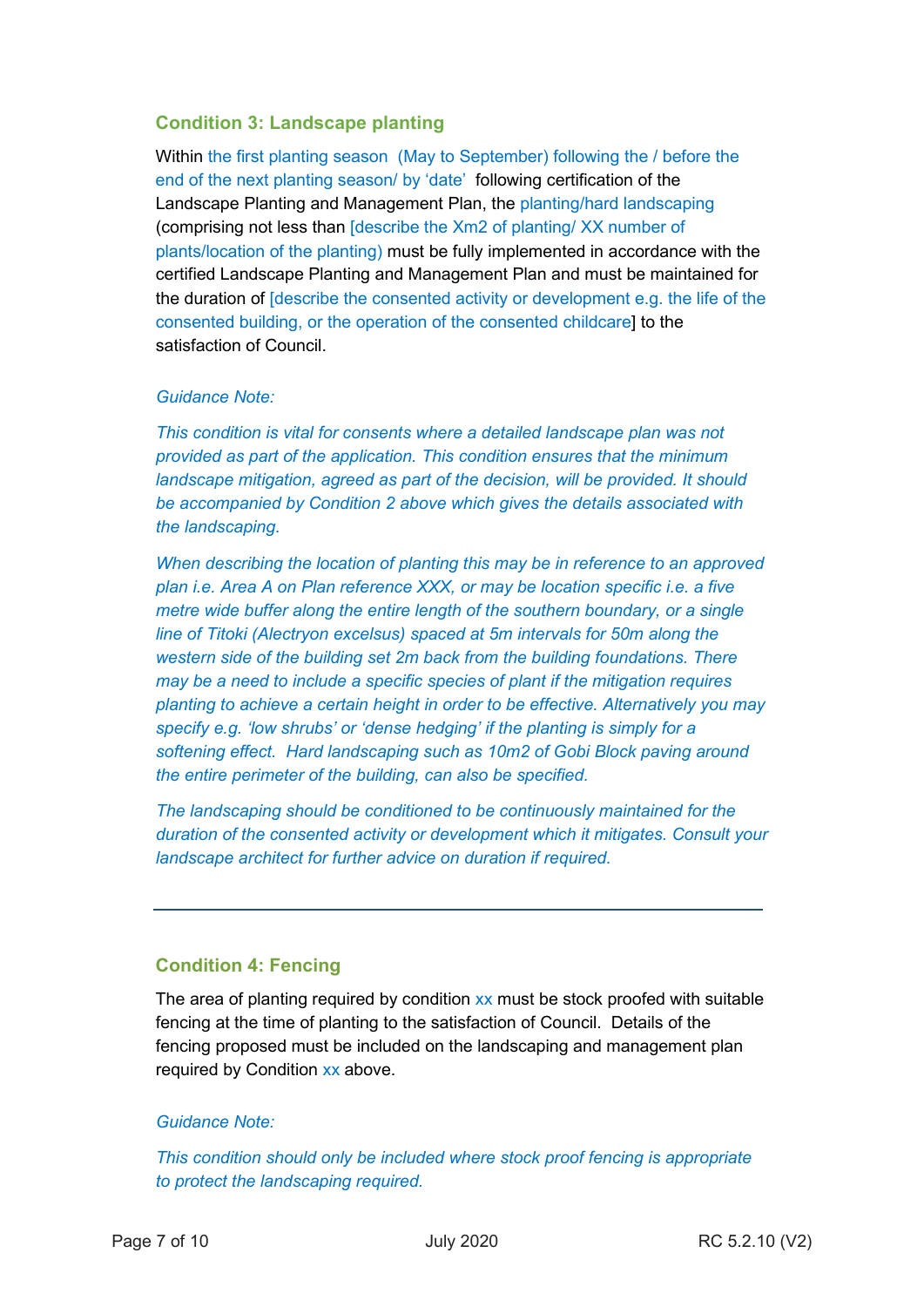## **Landscape Advice Notes**

## **Advice Note 1**

The Unitary Plan contains controls on how much of a property may be covered in paved (impermeable) surfaces, and how much is to be retained as landscaped (permeable) surfaces. This site is very close to the maximum amount of paved (impermeable) surfaces allowed. You are advised to check the maximum amount of impermeable surfaces that you are allowed before you carry out any further additional paving (or similar).

## **Advice Note 2**

The applicant is advised that monitoring of the tree protection and landscape consent conditions by the council will be required during the development phase of the project. Please note that this monitoring will take place after the final processing invoice had been issued. Any site visit and administration costs incurred to ensure compliance with consent conditions will be charged and invoiced to the applicant. Interim invoices may be issued if the monitoring phase extends over a period of time.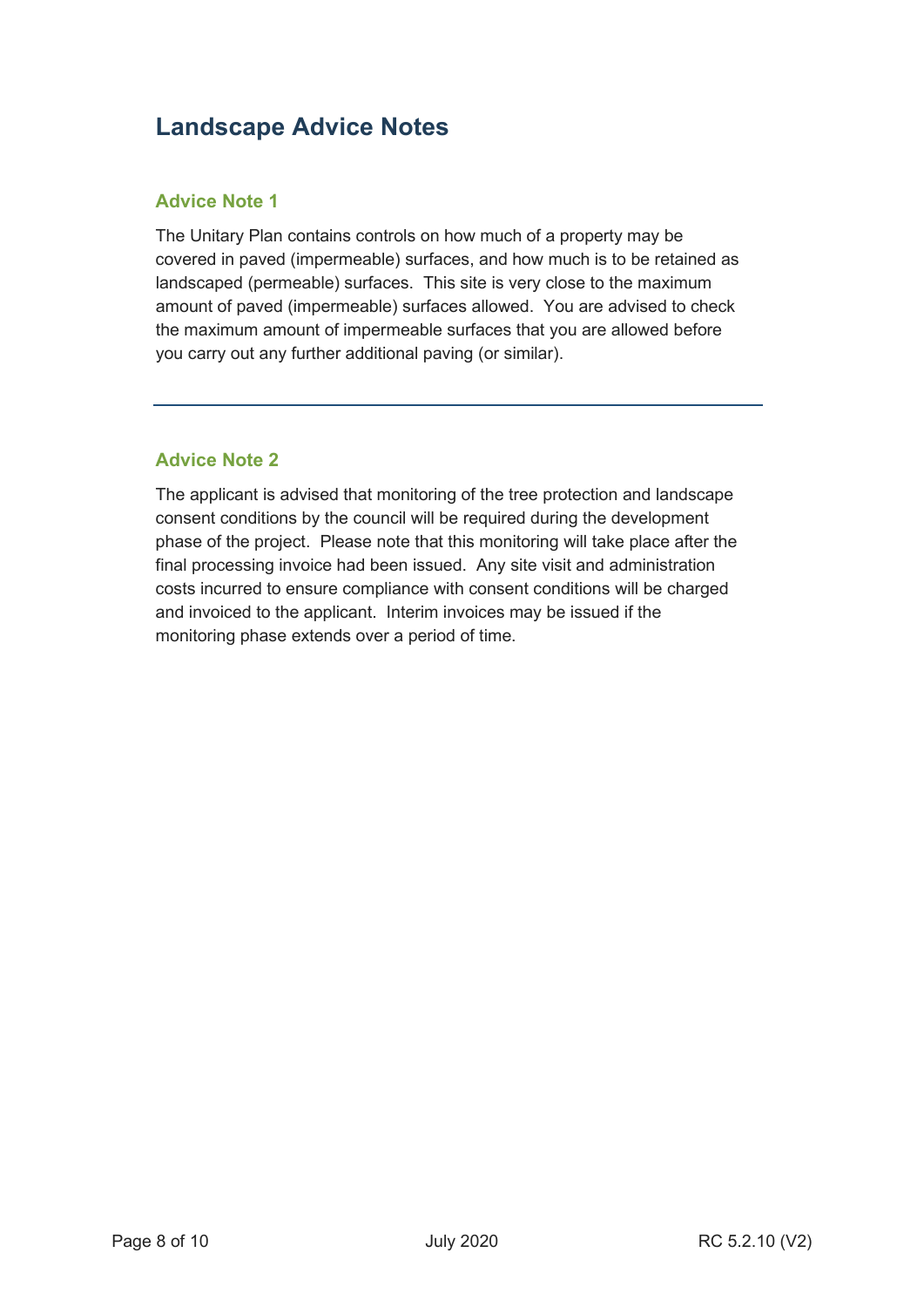## **Screening Conditions**

#### **Condition 1: Screening required**

Screening comprising XX [specify type of material required e.g. a solid wall, a fence, a trellis or planting] of at least XX [specify minimum height] metres in height and no more than XX [specify maximum height] metres in height must be provided at the locations shown on the drawing or plan attached as appendix XX [insert drawing or plan reference if relevant].

#### **Condition 2: Screening completion**

All screening required by condition  $(XX)$  above must be provided on completion of the building or structure for which consent was granted *or* prior to the commencement of the activity for which consent was granted *or* within a period of XX [specify number of months or years] following the granting of this consent. [delete as required]

### **Condition 3: Screening maintenance**

All screening required by condition (XX) above must be maintained for as long as the activity or building that is being screened remains in existence, to the specifications set out in condition (XX) above, and to the satisfaction of Council.

#### *Guidance Note:*

*Conditions (1) to (3) should only be applied in situations where screening is required (i.e. where the nature of the activity or the sensitivity of surrounding properties warrants it and such screening does not already exist or is insufficient). Screening should be sufficient to provide a solid, effective screen at the height specified in condition (1).*

*The consent application should have incorporated the applicant's preference in regard to screening (e.g. to extend existing screening). Where this has not occurred, it is important to discuss with the applicant regarding the nature of the proposed screening, before finalising the condition.*

*Select and specify the most effective means of screening in condition (1) (e.g., in certain circumstances a fence or planting might not be appropriate or feasible due to ground conditions). In certain circumstances, there may be a need to specify the materials and colour to be used in walls or fences, or the species to be planted.*